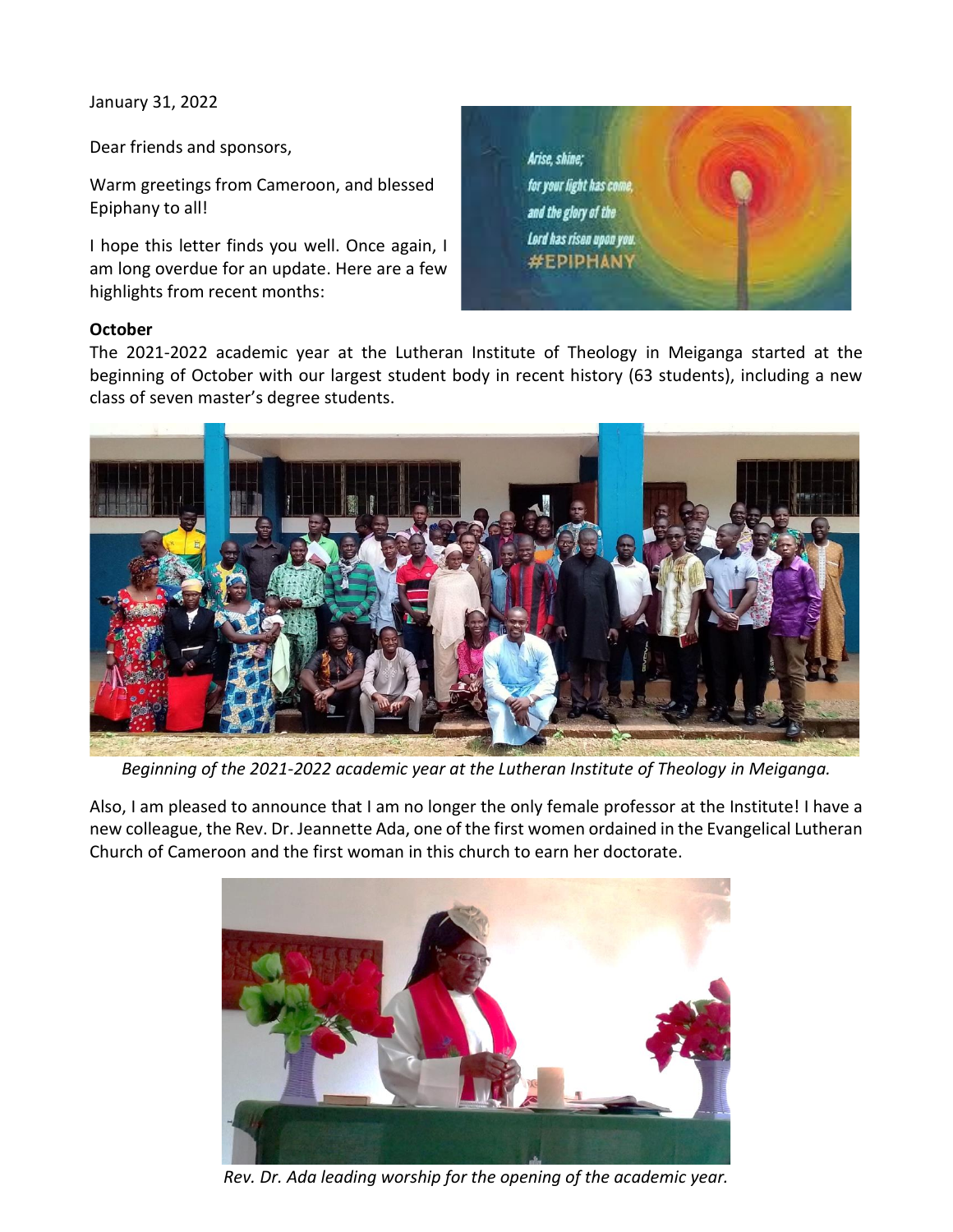### **November**

Rev. Dr. Ada also serves as Vice-President for Africa for the Lutheran World Federation. In November, we were pleased to welcome a delegation from LWF to the Institute, including LWF's current President, the Rev. Dr. Filibus Musa, Archbishop of the Evangelical Lutheran Church of Christ in Nigeria, and the Rev. Dr. Elieshi Ayo Mungure, Regional Secretary for Africa. Although the visit was brief, we enjoyed an enriching conversation about Lutheran theological education in Africa.



*Professors at the Institute with delegation of the Lutheran World Federation*

# **December**

Before the Christmas break, we had our annual Christmas celebration at the Institute. Along with the usual singing and skits, this year the celebration included the baptism of several children of students, including a 7-month-old little girl named Elisabeth, for whom I was honored to serve as a sponsor.



*Left: With newly baptized Elisabeth and her family / Right: Children of students and professors singing in the Christmas program (Etienne in red shirt, David in white shirt with stripes)*

In a previous newsletter, I had mentioned that Eric finally received a transfer from Yaoundé to Ngaoundéré, a city much closer to Meiganga. Unfortunately, his company changed their mind about that transfer, so Eric has still been in Yaoundé these last several months. David, Etienne, and I traveled to Yaoundé to spend Christmas with Eric and Schekina. David and Etienne were thrilled to meet Santa (Père Noël) at a stop along the way. Our Christmas was low-key, as Schekina tested positive for covid-19. She had cold-like symptoms, but thankfully, her case was not severe, and she recovered quickly.